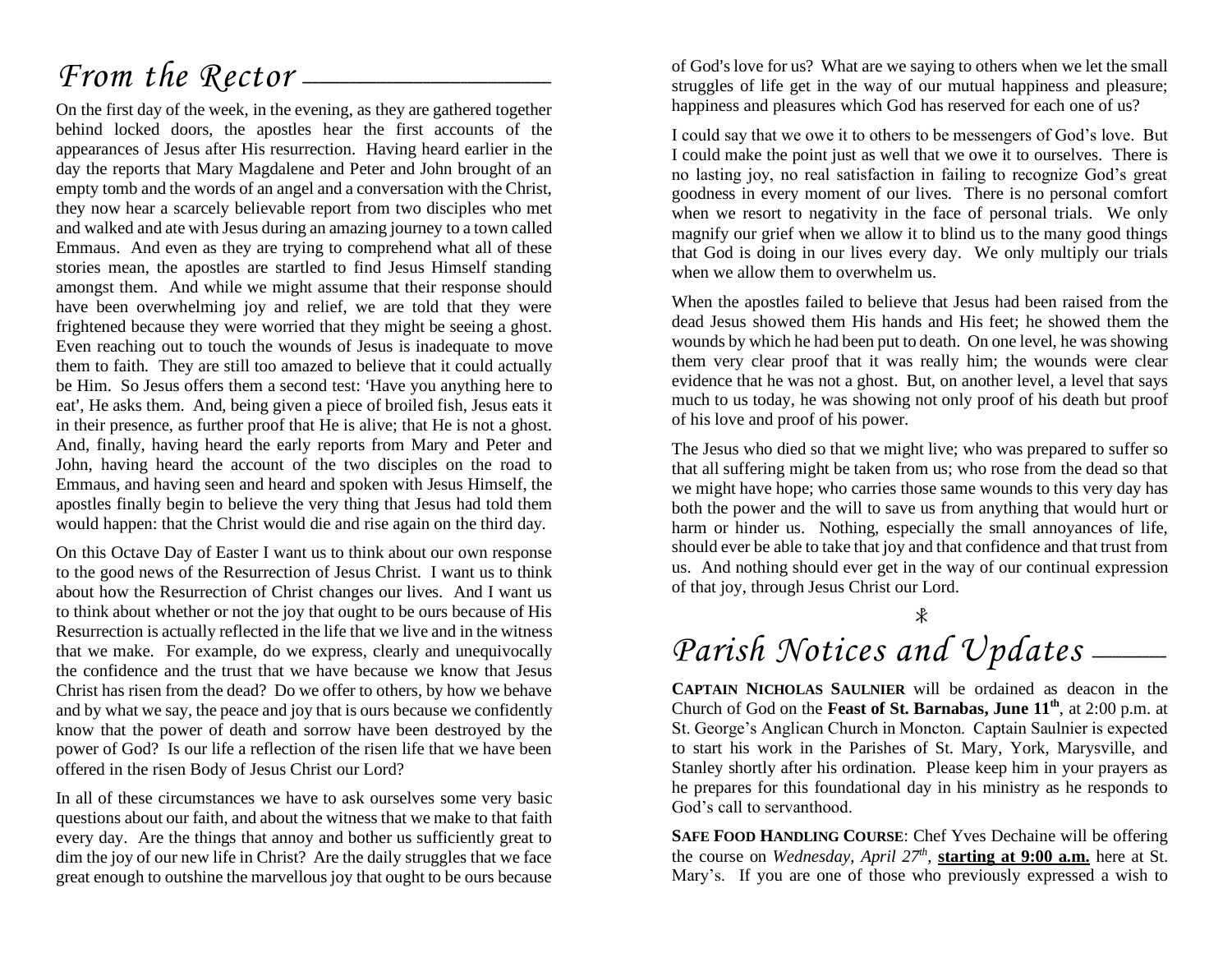receive the training and have not yet confirmed your availability on that date please speak with the Rector this week.

**OUR WEEKLY BIBLE STUDY** continues each Friday **from 10:00 to 11:30 a.m. on Zoom** as we continue with our series called "Matriarchs & Patriarchs; Prophets & Papyri: the great stories of the Old Testament and how they point us to Jesus." If you'd like to join us, even occasionally, please let the Rector know so that he can send the Zoom link to you.

We acknowledge that the land on which we gather is the traditional unceded territory of the Wəlastəkwiyik (Wolastoqiyik) Peoples. This territory is covered by the "Treaties of Peace and Friendship" which Wəlastəkwiyik (Wolastoqiyik), Mi'kmaq, and Passamaquoddy Peoples first signed with the British Crown in 1726. The treaties did not deal with surrender of lands and resources but in fact recognized Mi'kmaq and Wəlastəkwiyik (Wolastoqiyik) title and established the rules for what was to be an ongoing relationship between nations.

 $\ast$ 

### SCHEDULE OF SERVICES

#### **APRIL 26: EASTER FERIA**

2:30 p.m. – Holy Communion, *Neill Hall*

**APRIL 27: ST. MARK THE EVANGELIST** (transferred) 6:30 p.m. – Evening Prayer

7:00 p.m. – Holy Eucharist

**APRIL 28: EASTER FERIA**

2:00 p.m. – Holy Communion, *Paradise Villa*

**APRIL 29: EASTER FERIA** 4:00 p.m. – Evening Prayer (Zoom)

**APRIL 30: EASTER FERIA** 4:30 p.m. – Evening Prayer 5:00 p.m. – Holy Eucharist

**MAY 1: ST. PHILIP AND ST. JAMES THE APOSTLES** 9:30 a.m. – Morning Prayer 10:00 a.m. – Holy Eucharist

# *The Anglican Church of Canada The Diocese of Fredericton* THE PARISH OF ST. MARY, YORK



What changed these very ordinary men (who were such cowards that they didn't dare stand too near the cross in case they got involved) into heroes who would stop at nothing? A swindle? Hallucination? Spooky nonsense in a darkened room? Or Somebody quietly doing what He said He'd do—walk right through death? *What do* YOU *think?* 

J. B. Phillips, *Is God at Home?*

#### **PRIEST AND RECTOR**

The Venerable Kevin M. Stockall, B.A. (Hons), M.Div. Rectory: 770 McEvoy Street, Fredericton NB E3A 3B7 454.0245 (rectory) | 461.7685 (cell) | kevin.stockall@bellaliant.net www.stmarysfredericton.ca